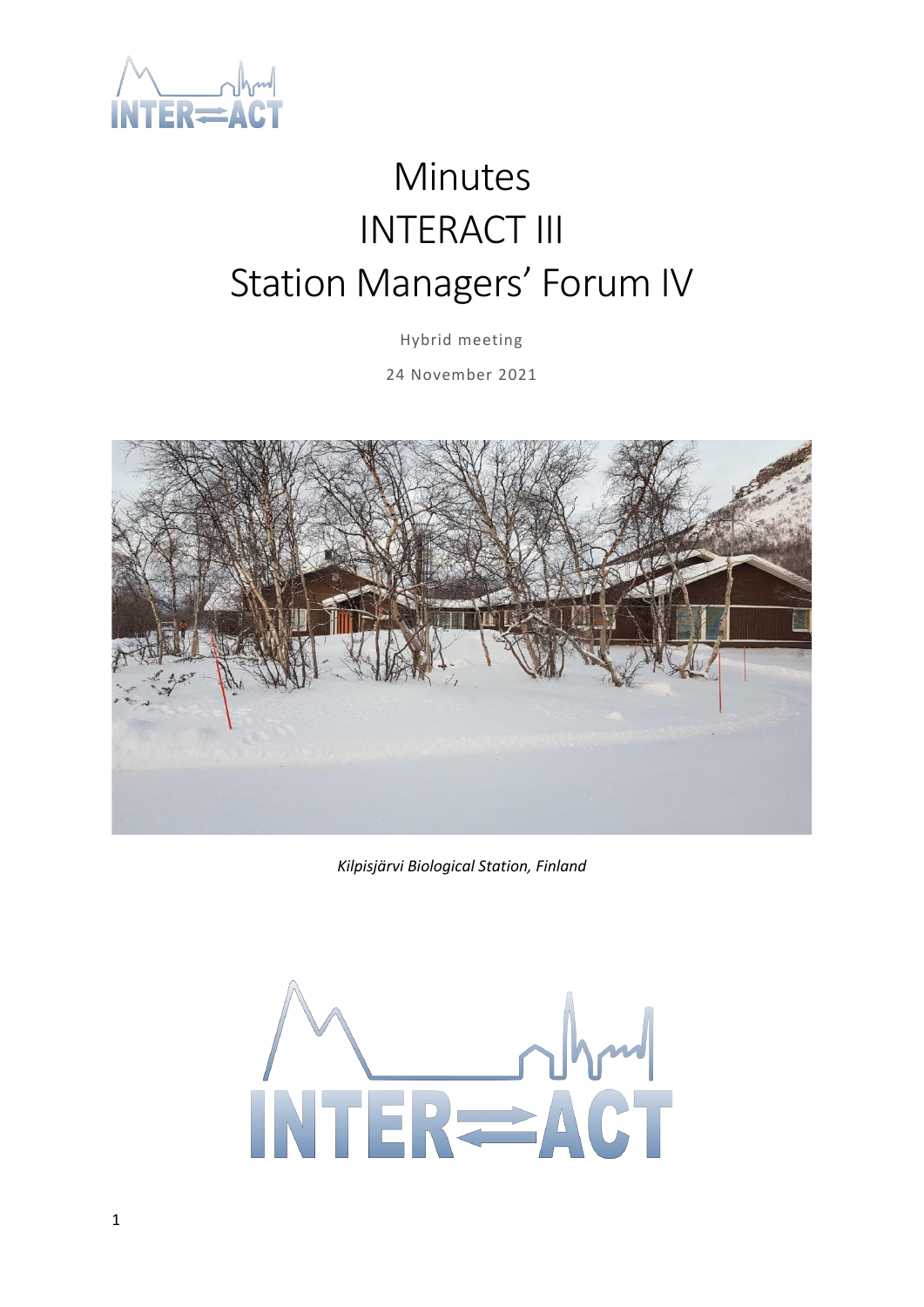

# Contents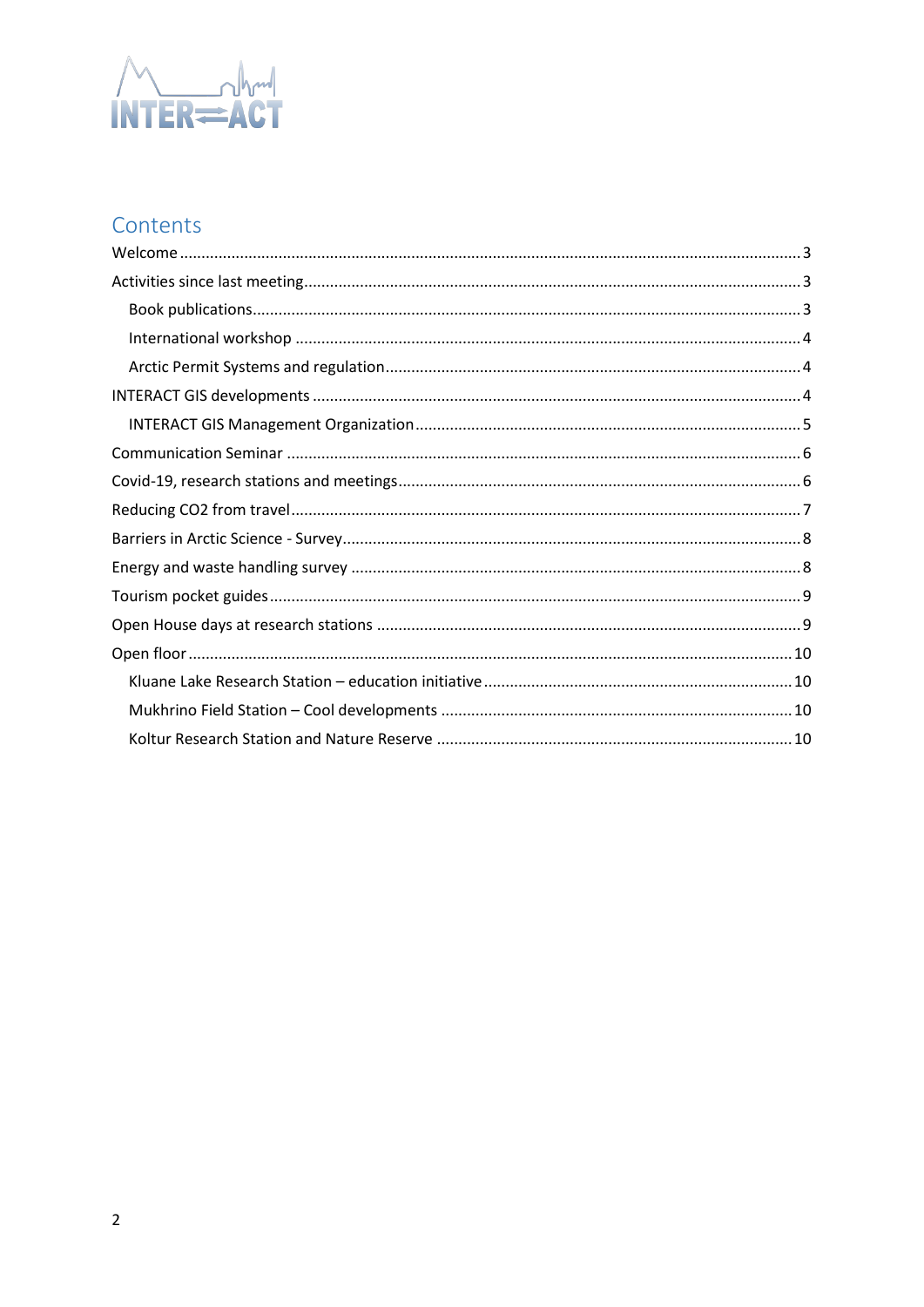

# **Minutes**

All videos from this meeting are available online:

**Wednesday - Station Managers Forum:**  [https://youtu.be/47ea8j\\_qCXg](https://youtu.be/47ea8j_qCXg)

**Thursday - Technical workshop part 1:** Morning[: https://youtu.be/GzGqgd5eKjk](https://youtu.be/GzGqgd5eKjk) Intro to station tour[: https://youtu.be/W4Ck55EFs\\_E](https://youtu.be/W4Ck55EFs_E) Afternoon:<https://youtu.be/78oDt8S4nZs>

**Friday - Technical workshop part 2**: <https://youtu.be/uafYmjnBqC4>

Presentations are available at[: https://eu-interact.org/resources/presentations-interact-iii/](https://eu-interact.org/resources/presentations-interact-iii/)

### <span id="page-2-0"></span>Welcome

Morten Rasch welcomed all participants to the meeting. Due to the ongoing covid-19 pandemic, this year's Station Managers' Forum was held as a hybrid meeting, allowing participants to join online. The meeting was well attended by 28 participants at the meeting and 23 online participants representing 46 stations from 13 countries.

# <span id="page-2-1"></span>Activities since last meeting

*By Morten Rasch*

#### <span id="page-2-2"></span>Book publications

Several new INTERACT books have been published and are now available on the INTERACT website [https://eu-interact.org/publication/:](https://eu-interact.org/publication/)

- − 'Images of Arctic Science' 800 pictures from 100 photographers was submitted to the photo competition and a big thanks goes out to all who participated. The coffee table book will be handed out during the book launch Wednesday evening.
- − 'INTERACT Fieldwork Communication and Navigation Guidebook' cooperation with APECS (Association of Polar Early Career Scientists) and presented by Josefine Lenz.
- − 'INTERACT Reducing the Environmental Impacts of Arctic Fieldwork' guidebook for scientists on how to reduce environmental impact of arctic fieldwork.

Upcoming products:

- − 'INTERACT Reducing the Environmental Impact of Arctic Research Stations' ready for layout.
- − 'INTERACT Reducing the CO2 Emission from Arctic Science' APECS author group established and first draft received.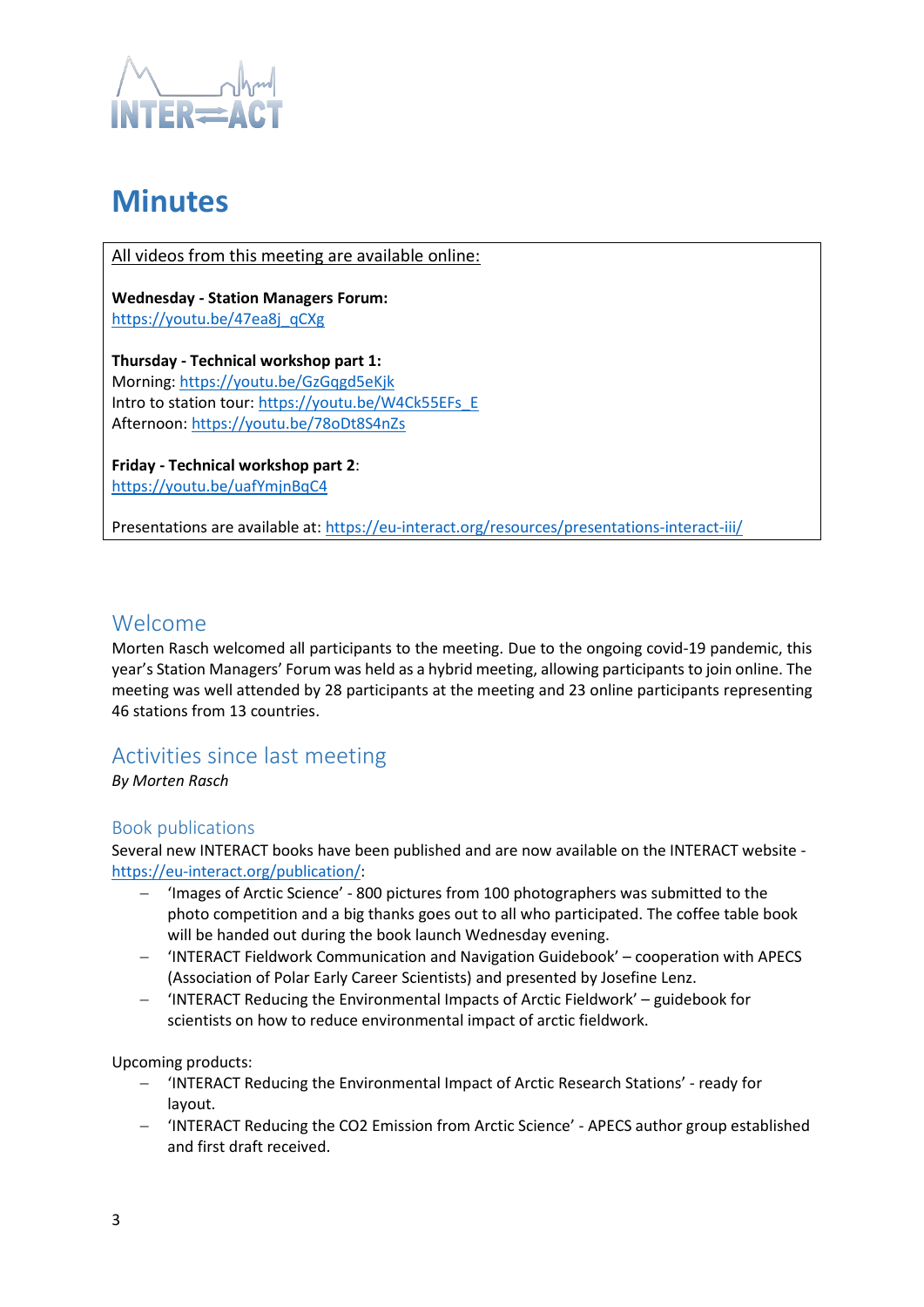

#### <span id="page-3-0"></span>International workshop

In March 2021, a workshop was organized by FARO, ARICE, APECS, EPB and INTERACT about International Access to Research Infrastructure in the Arctic - [https://faro](https://faro-arctic.org/news/nyhed/artikel/workshop-during-assw-2021)[arctic.org/news/nyhed/artikel/workshop-during-assw-2021.](https://faro-arctic.org/news/nyhed/artikel/workshop-during-assw-2021) A workshop report will soon be made available and the group is working on a journal publication.

A follow-up workshop is planned for the ASSW in Tromsø in March 2022.

#### <span id="page-3-1"></span>Arctic Permit Systems and regulation

*By Svenja Holste, APECS*

Presentation of an 'Arctic Permit Systems' feature for the INTERACT homepage (process, contents and future efforts), which everyone is encouraged to visit - [https://eu-interact.org/accessing-the](https://eu-interact.org/accessing-the-arctic/arctic-fieldwork-permits-and-regulations/)[arctic/arctic-fieldwork-permits-and-regulations/.](https://eu-interact.org/accessing-the-arctic/arctic-fieldwork-permits-and-regulations/)

he website provides country specific links to information for the following topics:

- Cross border travel (persons, equipment, samples, and chemicals).
- Access to specific areas.
- Permits to conduct fieldwork and collect samples.
- Field instrumentation.
- Safety equipment.
- Regional/local permits.

Country information is available for USA, Canada, The Faroe Islands, Finland, Greenland, Iceland, Norway, Russia and Sweden.

The overall idea with the website is to make INTERACT the place to seek information concerning permits of relevance to fieldwork in the Arctic.

The inspiration to make an INTERACT overview of permit systems and barriers came from the Arctic Council's Agreement on Enhancing International Arctic Scientific Cooperation that should facilitate and improve scientific research cooperation among the eight Arctic States. The agreement was ratified by all parties and entered into force in May 2018. Among the key words for the agreement is access - access to areas, infrastructure and data.

The website will be maintained and if there is any comments to the information, please contact the SMF. A thorough review of the content will be made each year.

An INTERACT survey concerning efficiency of the Arctic science agreement is scheduled later in the program and any problems reported about cross-border travel will then later be reported to Arctic Council.

### <span id="page-3-2"></span>INTERACT GIS developments

*By Elmer Topp-Jørgensen*

Umeå and SMF lead the development of the system, and Elmer showed a preview of what they have been working on for the past months.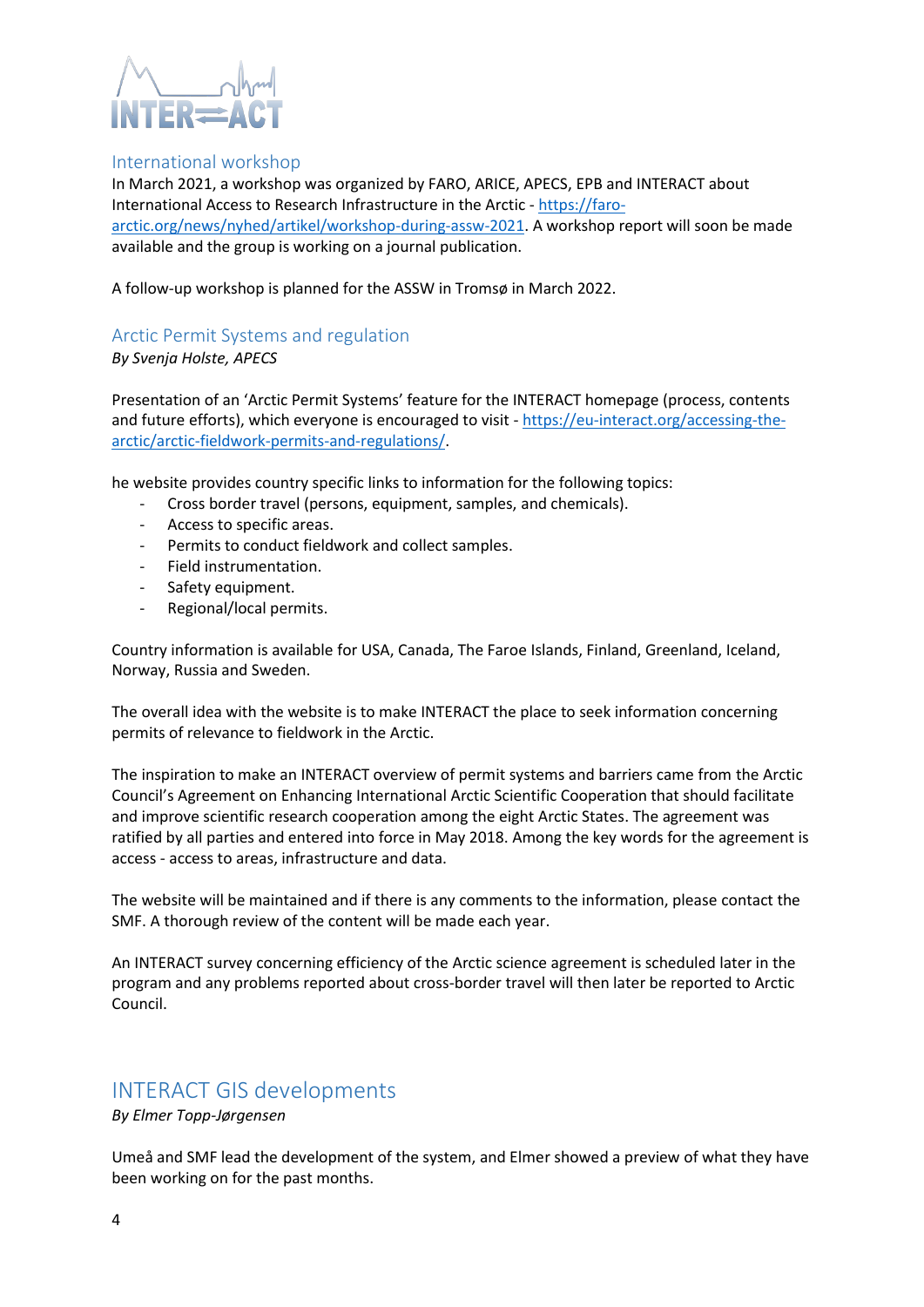

Recent developments and plans ahead includes restructuring of the system with focus on:

- Improved GIS platform with thematic background maps (e.g. permafrost extent, vegetation, soil types, tree line, etc.).
- Station catalogue information integrated in system.
- Option to link to stations own websites and application systems.
- Filtering/search function to identify stations with specific facilities, natural features, existing monitoring, etc. Possible to combine many parameters.

Please contact Elmer if you have any thematic background maps that are relevant to display or if you have any specific wishes or ideas to share. It was suggested to include a layer on population density.

Other questions: Does the system allow mapping of species occurrences? Currently this is not an option, but the system includes metadata option for projects at the station, so you can link to this type of projects, but map data need to be hosted elsewhere.

When logging in as station manager, there is a new and more logic structure for entering information (under different headlines) and it is possible to include logos (station/institution) and social media platforms under the station profile.

Stations that have their own application system can upload project metadata to the system – making them searchable for scientists using INTERACT GIS. The INTERACT GIS management organization will look into possibilities of harvesting project metadata from existing repositories, to minimize workload for station managers.

The SMF team will make sure that existing information is transferred to the new version (as much as possible) before it is launched.

When launched all station managers must log into INTERACT GIS and check that the information already in the system is correct and add information for new or missing fields. The SMF team will send out an e-mail with instructions when the new system is launched.

#### <span id="page-4-0"></span>INTERACT GIS Management Organization

*By Elmer Topp-Jørgensen*

INTERACT GIS is now ready to establish the INTERACT GIS Management Organization and would like to have 3-4 stations to join.

#### Volunteers now included:

- Tanja Lindholm from Kilpisjärvi.
- Annika Kristoffersson from Abisko.
- Scott Johnson from CHARS.
- Nina Filippova from Mukhrino.
- Chris Andrews from Cairngorms.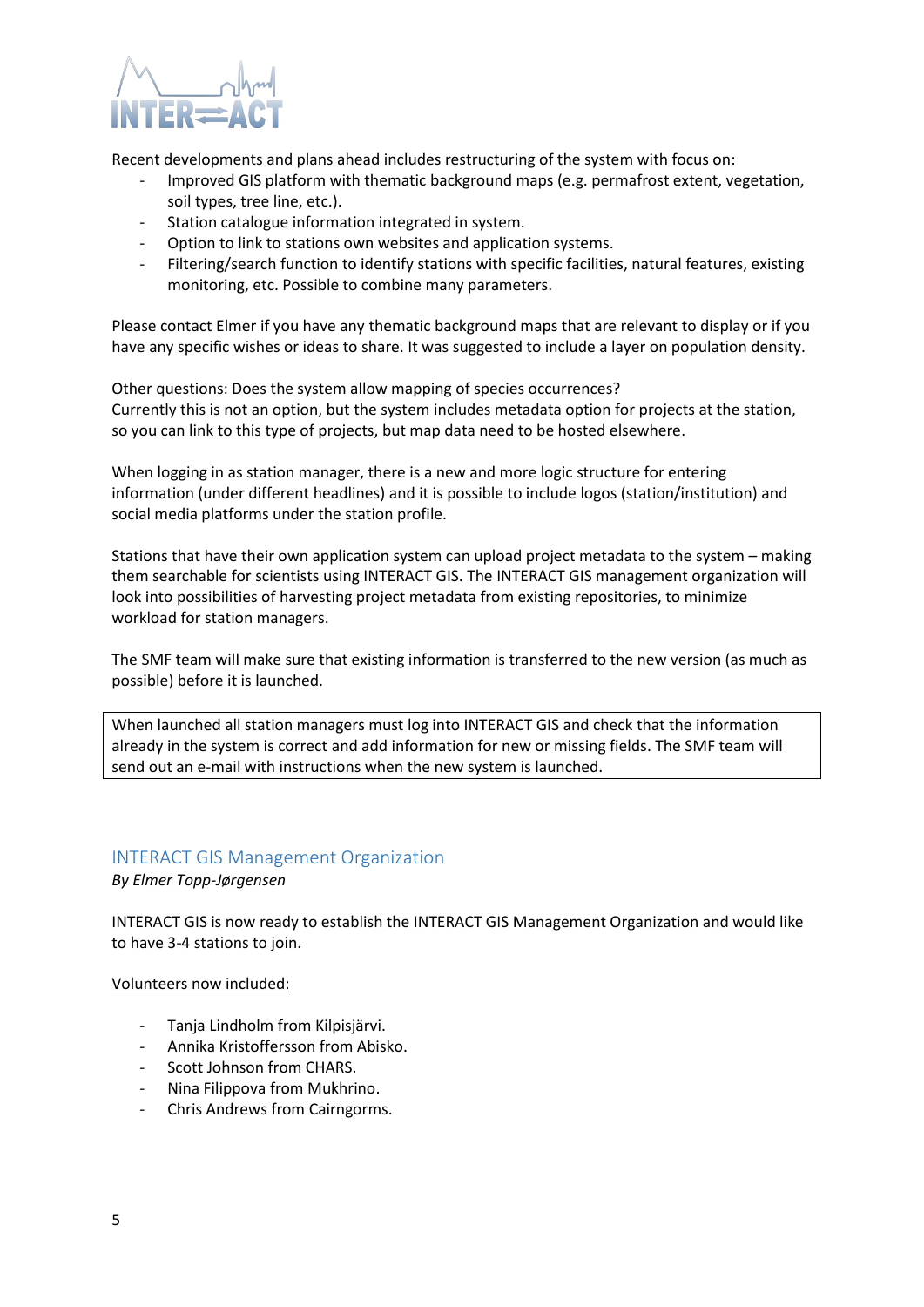

Besides that Morten Rasch (SMF), Elmer-Topp Jørgensen (SMF), Britta Löfvenberg (Umeå IT) and a SITES representative (National network of stations in Sweden contributing to the development of the system) will participate in the management organization.

# <span id="page-5-0"></span>Communication Seminar

#### *By Martin Breum*

Martin gave a presentation on how to work with media from an Arctic research station perspective, including how to make a media plan, incl. clear aim of plan and identification of key message to convey.

Martin also presented five ways to attract media attention:

- 1. News / current events.
- 2. Identification / real people.
- 3. Impact / why is it important?
- 4. Conflict / controversy.
- 5. Sensational / fascination / adventure.

The session included two-on-two elements where station managers brainstormed on key messages and suggested station specific news story headlines.

See the presentation online. All are welcome to contact Martin via [mb@martinbreum.dk](mailto:mb@martinbreum.dk)

# <span id="page-5-1"></span>Covid-19, research stations and meetings

*By Morten Rasch*

A plenum discussion on how stations have and will cope with Covid-19, including sharing of experiences, lessons learned and ideas for coping with future outbreaks. Points raised included:

- Following authority guidelines: Identify authority contacts that can provide advice in casethere are changes in the Covid-19 situation – define when authorities should be contacted.
- Less disturbance and new opportunities: Covid-19 also resulted in less disturbance as there were no tourists, and new opportunities as it was easier to get close to the animals.
- Stations can assist in data collection: In house staff could support science under guidance from scientists (both internal and external) – given that resources are available. Positive coping experience, similar to 'Remote Access', but amount of projects often needs to be reduced. On site staff need the right competences which requires simple methodologies and good manuals.
- Staff consequences: Some stations experienced that when no guests could arrive there was less money and hence loss of staff. Other stations used lock down to focus on applications leading to contrary experiences with increased demand for new staff.

Q: Are we in INTERACT prepared for a pandemic – should we change from more TA to RA?

Yes, if the field work is relatively simple. Sometimes remote instructions are too complicated. Maybe other external projects or expeditions on site could be willing to help sometimes – depending on the requests from external scientists and the resources available.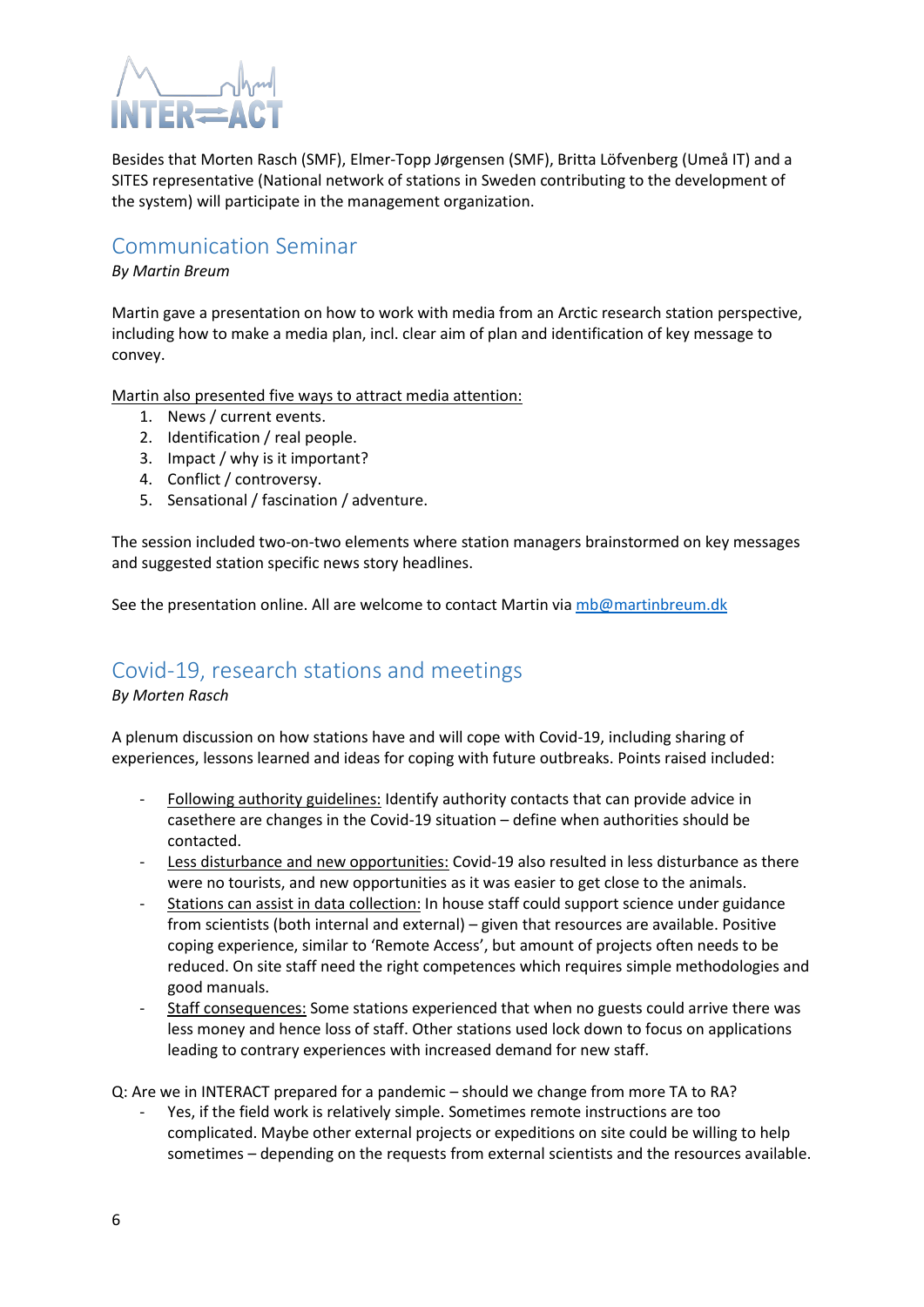

RA applications often underestimate the time needed in the field and for transportation. It is, however, possible to report back to applicants and INTERACT/Hannele if the man hours in RA applications looks unrealistic low. A dialogue can then try to identify a more realistic time for the specific tasks included in the study.

It was suggested to allocate a session on RA and problems related to RA at the next meeting, so station managers can be better at providing RA in the future.

Q: In SMF we have arranged online thematic webinars between the physical meetings. Was this a good idea?

- Yes, these webinars should continue.

Q: Should we keep online meetings only or less physical meetings?

- Physical meetings are preferred due to the different time zones, engagement and beneficial informal discussions during coffee breaks.
- Hybrid meetings preferred as it enables remote participation for those who cannot attend, do not have funds for travelling, want to limit GHG emissions from travel or only have interest in a limited number of sessions.
- Hybrid meetings allow more people from stations to participate and give a sense of openness that allow more participants to join and feel part of the community.

Conclusion: SMF will make hybrid meetings in the future.

# <span id="page-6-0"></span>Reducing CO2 from travel

#### *By Svenja Holste*

APECS have established an author group to work with "CO<sub>2</sub> Reduction in Arctic Science", that will come out with recommendation on how to reduce  $CO<sub>2</sub>$  in a new INTERACT Pocket guide book. The background for this is the fact that academic flights account for the largest share of carbon-intensive activities, and for our individual carbon footprint, travel has the highest impact. Academic flight include conference trips and tavel to do fieldwork, which mostly takes place in more remote areas and therefore are even more challenging to reduce  $CO<sub>2</sub>$  emissions. The pocket guide will therefore focus on travel related to :

#### Fieldwork

- − Travel to the Arctic
- − Field site access
- − Remote Sensing and Virtual Access
- − Living in the Arctic
- − Environmental costs of data and electronics

#### Scientific life

- − Conferences and scientific gathering
- − How to decarbonize conference travel

The pocket guide will be published in 2022.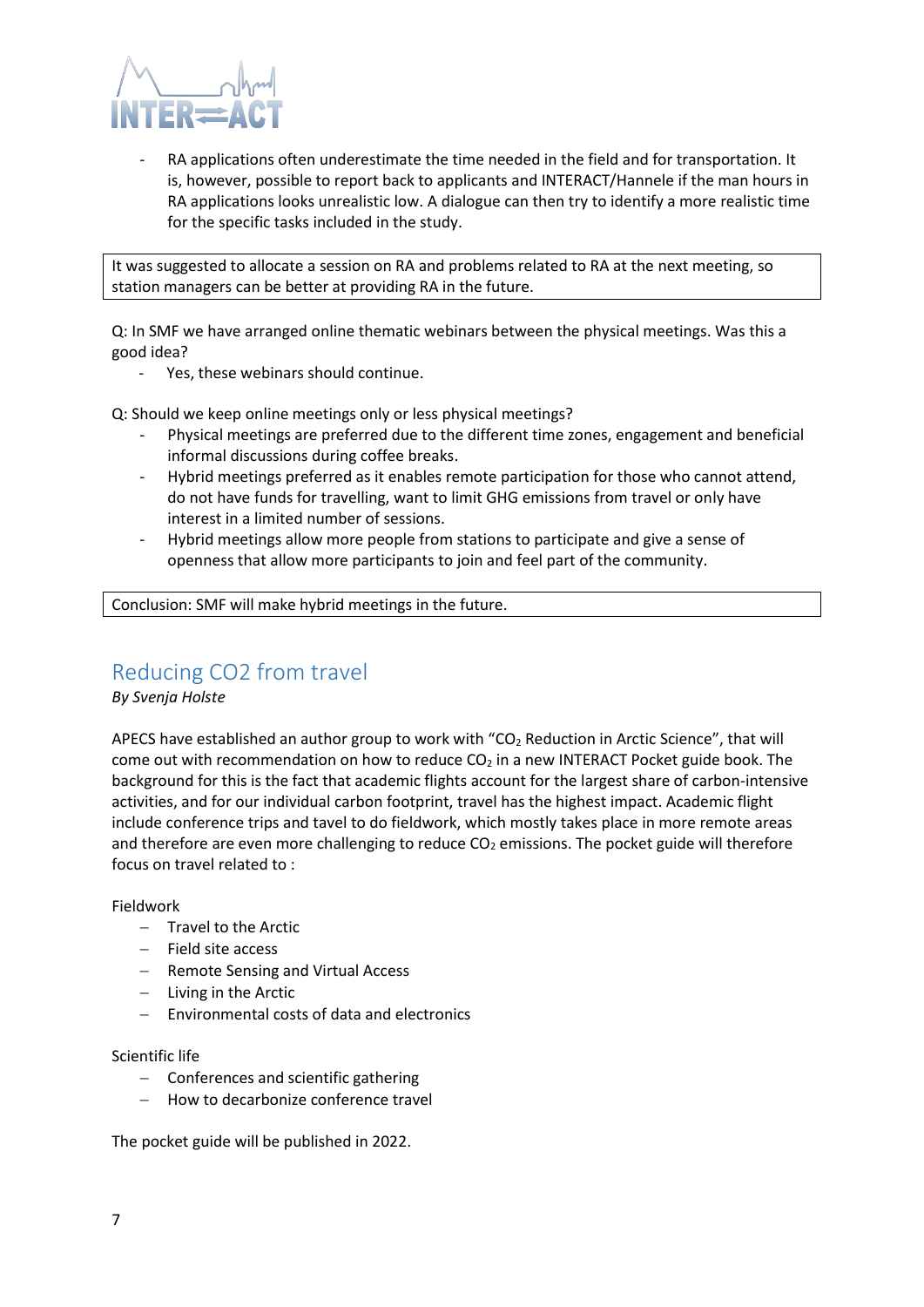

# <span id="page-7-0"></span>Barriers in Arctic Science - Survey

#### *By Svenja Holste*

Svenja gave a short introduction to the Arctic Council Agreement for Enhancing International Arctic Scientific Cooperation and the survey developed jointly by APECS, EPB (European Polar Board) and SMF and participants were given 20 minutes to fill out the survey. All stations were also asked to fill out a small questionnaire on what they would like to discuss in relation to the Arctic Science Agreement during an open plenum discussion.

Topics included:

- Communications.
- Cooperation.
- Access.
- Centralization.

Almost all replies was on the communication part – i.e. info about how to promote the science agreement in the research community.

There was general frustration over the lack of knowledge about the agreement among the station managers. It was recommended that the individual countries should do more to introduce the agreement to their scientific communities and logistics operators. The National Point of Contacts should promote this through national networks.

It was suggested to also expand the survey to also include knowledge from the INTERACT TA user community, and potentially use this forum also to track developments in the knowledge of the agreement over time.

There seems not to be a formalized system for implementing the agreement and spreading information about it in many countries.

In Denmark, the list does not specify who to contact in relation to Greenland or the Faroe Islands. The agreement has, at the political level, been a great success, and it has been used on a few occasions to facilitate cross border cooperation, but the knowledge about the agreement remains low.

INTERACT will, through The European Polar Board and Forum of Arctic Research Operators, communicate the results from the survey to the Arctic Council system.

# <span id="page-7-1"></span>Energy and waste handling survey

#### *By Elmer Topp-Jørgensen*

Under Task 2.5 – A cleaner Arctic (related to WP8), Subtask 2.5.1 will make a survey on energy use and sources (heat and electricity), plastic types and usage, and waste handling at INTERACT stations to document current consumption and emission levels (M2.22). A survey has been developed based on input at previous Station Managers' Fora and all station managers are asked to fill out the survey before December 6. Elmer stressed that the SMF team need this information to produce deliverables, online tools and publications that is required by EU and desired by the community. A link to the survey was distributed by the INTERACT Secretariat (Katharina Beckmann) -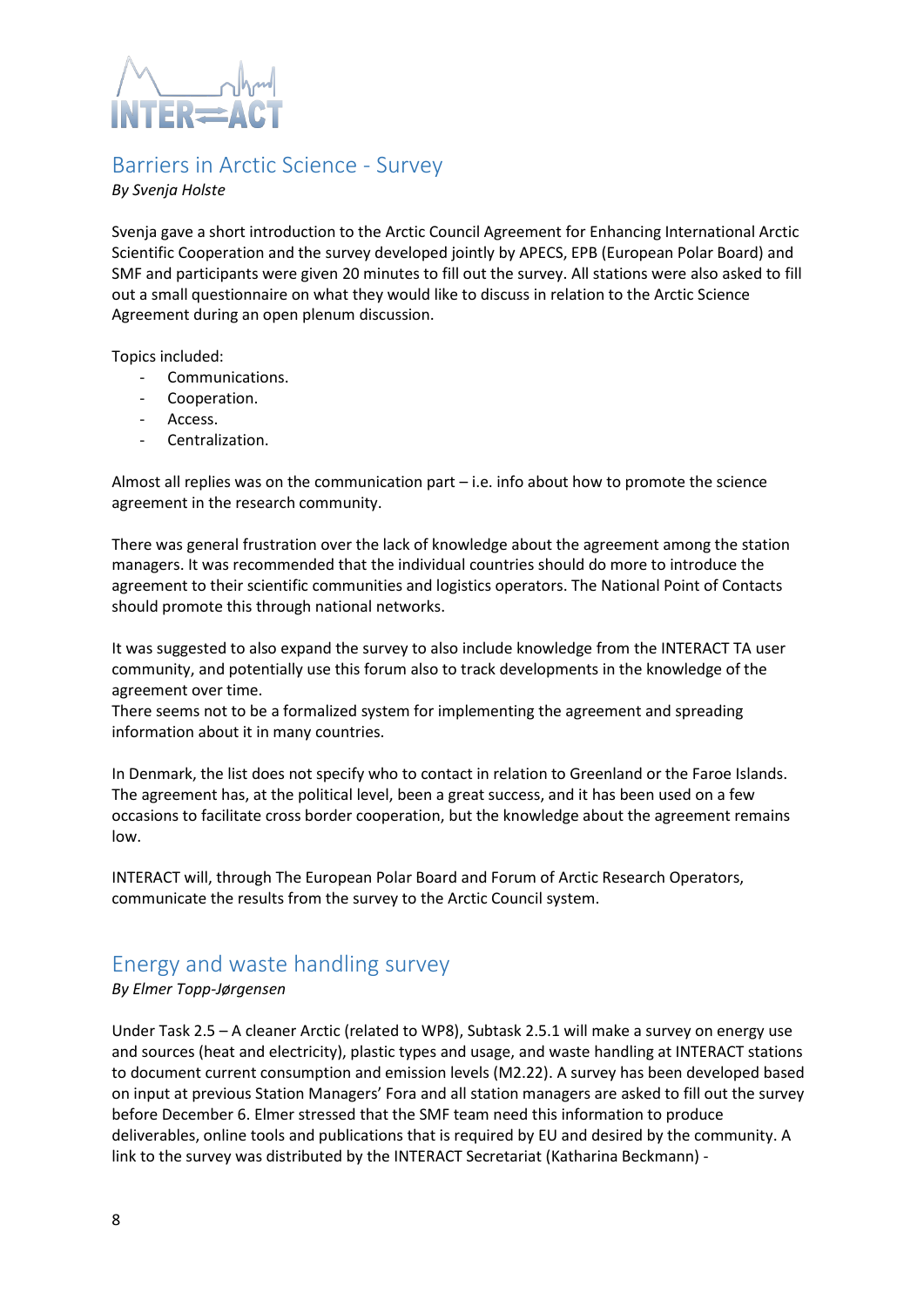

https://docs.google.com/forms/d/1beUlnNByW2U4Yw\_RcHuNysqJpd\_5TMVA2psQ6XWwpeY/edit#r esponses.

# <span id="page-8-0"></span>Tourism pocket guides

*By Jan Dick*

At the last physical INTERACT meeting in Sweden, station managers filled out a matrix mapping out research stations interest in and opportunities for tourism at the stations. Jan has looked into the survey and identified the potential tourist sites, i.e. stations that have accommodation and where tourists are allowed.

Two pocket guides will be produced. One for research stations on how to cope with tourism and one for tourists on how to behave around research stations.

Break out groups were used to provide examples on how stations are dealing with tourism, suggested best practices and benefits of working with tourists. Examples were divided into different general types: 1 Awareness raising, 2. Nudging and 3. Regulations. Groups provided input via online Google docs. The Google docs will remain available for some time after the meeting for everyone to provide input to and Jan will then look at the results and include information when developing the pocket guides.

# <span id="page-8-1"></span>Open House days at research stations

*By Morten Rasch*

Under Task 2.4 Station outreach: Educating local communities and decision makers, a Subtask 2.4.1 will (i) develop courses and community based monitoring programmes on environmental issues of local relevance for schools and/or high schools near four stations (M2.18), (ii) arrange 'Open House' thematic days for the general public at a range of INTERACT Stations with focus on Climate Change, invasive species and plastics (M2.19-20).

Milestone 2.19 'Open House' thematic days on respectively invasive species and plastic at minimum ten research stations. Due date: months 31 and 40 of INTERACT III.

Several stations volunteered to participate:

- 1. NiBio Svanhovd.
- 2. GINR.
- 3. Kluane Lake.
- 4. Finse.
- 5. Kevo.
- 6. Mukhrino.
- 7. FINI.
- 8. Arctic Station, GL.
- 9. Khibiny.
- 10. Arctic DTU.
- 11. Cairngorms.

Themes for the open house days will be discussed at meetings with involved stations.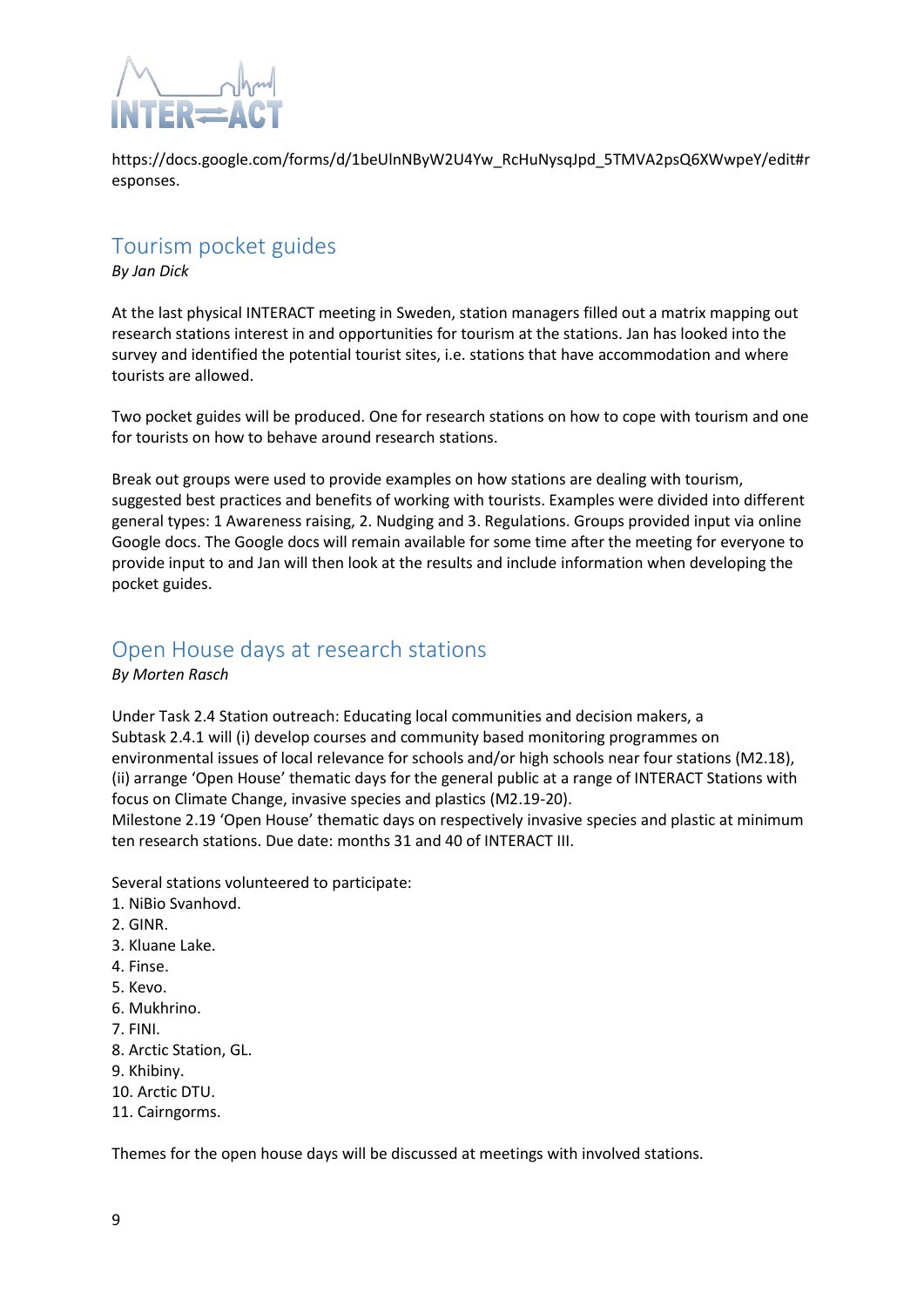

#### Suggested timing:

In Nuuk there is a Cultural night on January 2022, which could be an idea. Generally, the summer is too busy a period on the stations, so it was suggested to have the open house during autumn or winter. It seemed difficult to find a suitable date that suit all stations and hence it should maybe be up to the station themselves to decide. This will be discussed at future meetings by involved stations.

SMF will call for a first meeting between involved stations to develop the ideas further. After the SMF meeting, deadlines for both milestones have been postponed to September 2022.

# <span id="page-9-0"></span>Open floor

# <span id="page-9-1"></span>Kluane Lake Research Station – education initiative

*By Matthew Ayre*

The station has a desire to increase education for young people of age 14-16. In 2019, the station has worked with a high school in Calgary and 10-12 students came to visit the station. It took two years to get the permissions for the visit, as it was outside the province. The visit had a high impact on the students. The station would like to do more of this – inspire the next generation of researchers. The station partnered with teachers and will now run a program (funded) to get more students to Kluane.

#### <span id="page-9-2"></span>Mukhrino Field Station – Cool developments

*By Evgeny Zarov and Nina Filippova*

During the last couple of years, the station has received several grants and the station has increased the number of staff from 8 to more than 40 persons. The grants should help to attract foreign researchers – a new lab is established with a lead professor from Finland. There are three Eddy covariance towers installed; two sites are located in forest and peatland, with 7 and 12 m tall eddy covariance towers, respectively. Site 3 has a 40 m tall tower. The station also has a molecular approach to study biodiversity and the management of biodiversity data. A new molecular lab is established and TA groups are welcome to come and work on this. The station is open for collaboration!

#### <span id="page-9-3"></span>Koltur Research Station and Nature Reserve

#### *By Janus Hansen*

One island in the Faroes Islands was given to the Natural History Museum of Faroes. The site has significant cultural values, but also natural values. It is an extension of the museum and the plan is to develop it into a research station.

Field work started in 2019. The grazing of sheep will be reduced to only include a part of the island. The buildings on the island are owned by the museum - some old renewed houses are used by the museum and there are some modern houses, where the island manager lives. The plan is to make exhibitions, install lab facilities and build new accommodation houses. A sampling site for long-term monitoring will also be established. The station would like to seek inspiration in the INTERACT network to help develop protocols for field work, security, sampling, data collection, avoid invasive